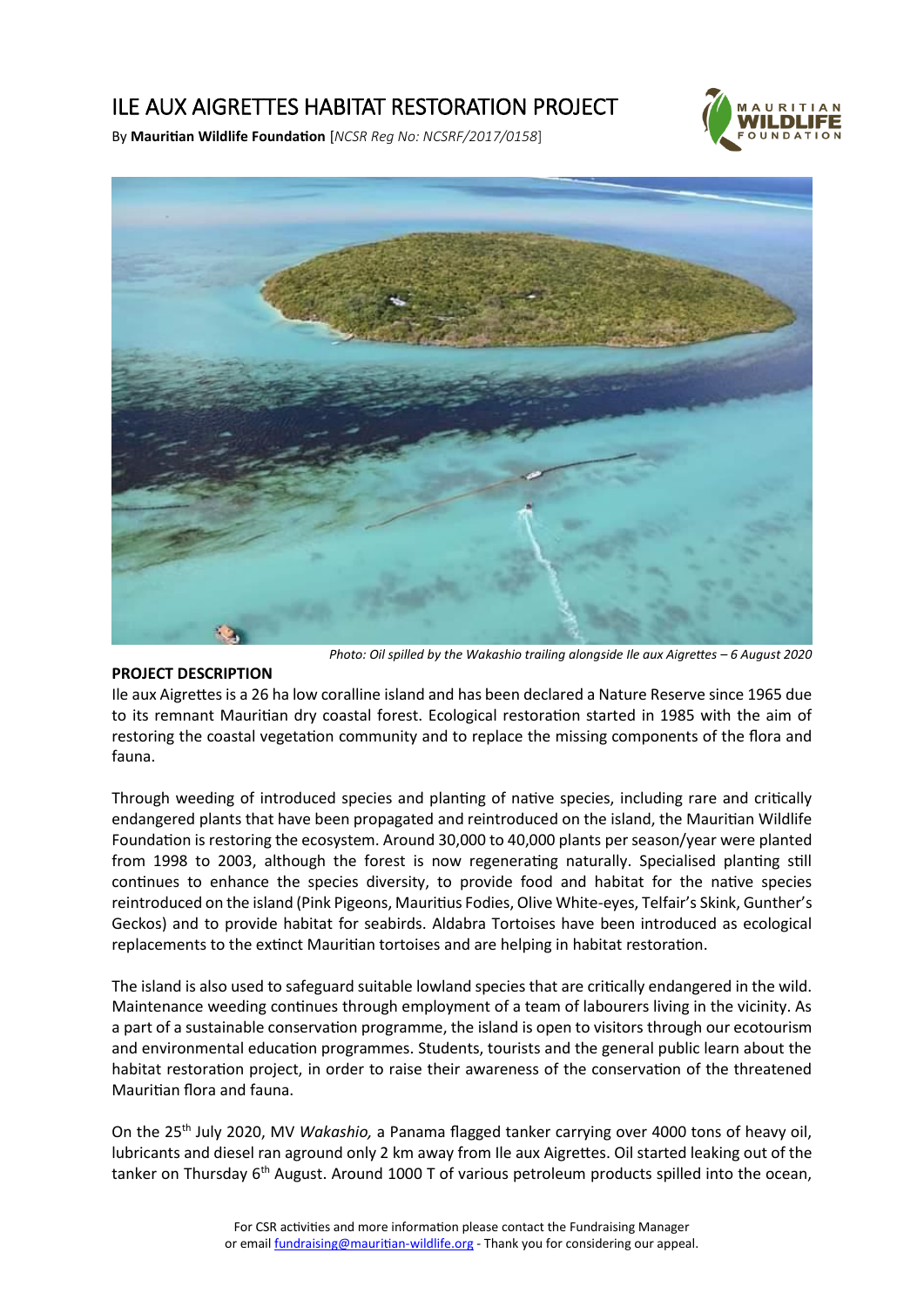# ILE AUX AIGRETTES HABITAT RESTORATION PROJECT



By **Mauritian Wildlife Foundation** [*NCSR Reg No: NCSRF/2017/0158*]

affecting Ile aux Aigrettes, the fragile marine ecosystem and the turquoise blue lagoon. Within days the oil patch moved further north and reached the four islets fringing the Mahebourg bay, Ile de la Passe, Ilot Vacoas, Ile au Phare (aux Fouquets) and Ile Marianne, key habitats for endemic reptiles such as the Bojer's Skink and the Lesser Night-gecko which have gone extinct from mainland Mauritius, or barely present (Bouton's Skink on extreme rock outcrops).

The oil spill has badly impacted the pristine lagoons, coral reefs, mangrove forests and biodiversity with images showing shorelines covered with black sludge, in what has turned out to be an environmental disaster, prompting Mauritius to declare a 'state of environmental emergency' for the first time in its history. The economic impact is severe on local inhabitants who earn their living from fishing or tourism and this includes the Mauritian Wildlife Foundation, which is heavily reliant on ecotourism on Ile aux Aigrettes to generate funds for its projects., Tourism was already adversely affected by the COVID-19 pandemic, and the Wakashio wreck now further impacted on the national economy.

### **PROJECT TECHNICAL SHEET**

| <b>Project Type</b>     | <b>Habitat Restoration</b>                             |
|-------------------------|--------------------------------------------------------|
| <b>Start of Project</b> | 1985                                                   |
| Location                | Ile aux Aigrettes, Mahebourg, Republic of Mauritius    |
| <b>Priority Area</b>    | Environmental & Sustainable development - Biodiversity |
| <b>Status</b>           | Ongoing                                                |

### **ACTIVITIES AND OBJECTIVES**

- Undertake regular tests to monitor the level of Polycyclic Aromatic Hydrocarbons in the substrate, plants and water so as to assess level of contamination. If plants die, after identifying the cause and implementing any appropriate bioremediation, MWF may need to produce and replant a large number of them to restore the forest. We anticipate that this will also entail greater levels of control of invasive alien plants. **This action is not covered in this budget.**
- Bring back 3000 plants transferred to mainland Mauritius to Ile aux Aigrettes when the situation gets back to normal. Around 1,000 have been provided for a forest restoration project on the mainland. The 3,000 plants are currently being kept within Forestry Services Mahebourg premises. Before the plants can be returned to Ile aux Aigrettes, all insects, snails and foreign plants which, if introduced onto Ile aux Aigrettes, could harm the ecosystem, need to be removed. This will entail minute examination of each plant as well as a combination of manual removal, natural or chemical treatment. The observations will continue for months to come to try to ensure no alien species are introduced to Ile aux Aigrettes. Additional plants will be propagated once back on the island to follow the propagation and planting plan. The requirement for plants will be regularly reviewed as time goes on.
- Monitor the health of the adult Aldabra Tortoises on Ile aux Aigrettes, which remained exposed to the oil vapours. Tortoises have an important role in the native ecosystem as browsers, grazers and seed dispersers. Many native and endemic plants have evolved with and have adapted to its presence. All the functional roles in the ecosystem of Ile aux Aigrettes are fulfilled by Aldabra giant tortoises. Rescued juvenile tortoises will be kept safe on the mainland until we consider it safe to bring them back onto Ile aux Aigrettes. They may also serve as a 'control' group to compare the effects of the oil pollution on rescued and non-rescued tortoises.
- Carry out large scale, island wide weeding of invasive alien plant species on Ile aux Aigrettes. We will review our work model and increase weeding capacity by recruiting people impacted by the oil spill and residing in the neighboring areas. Our new model would need a supervisor and plant